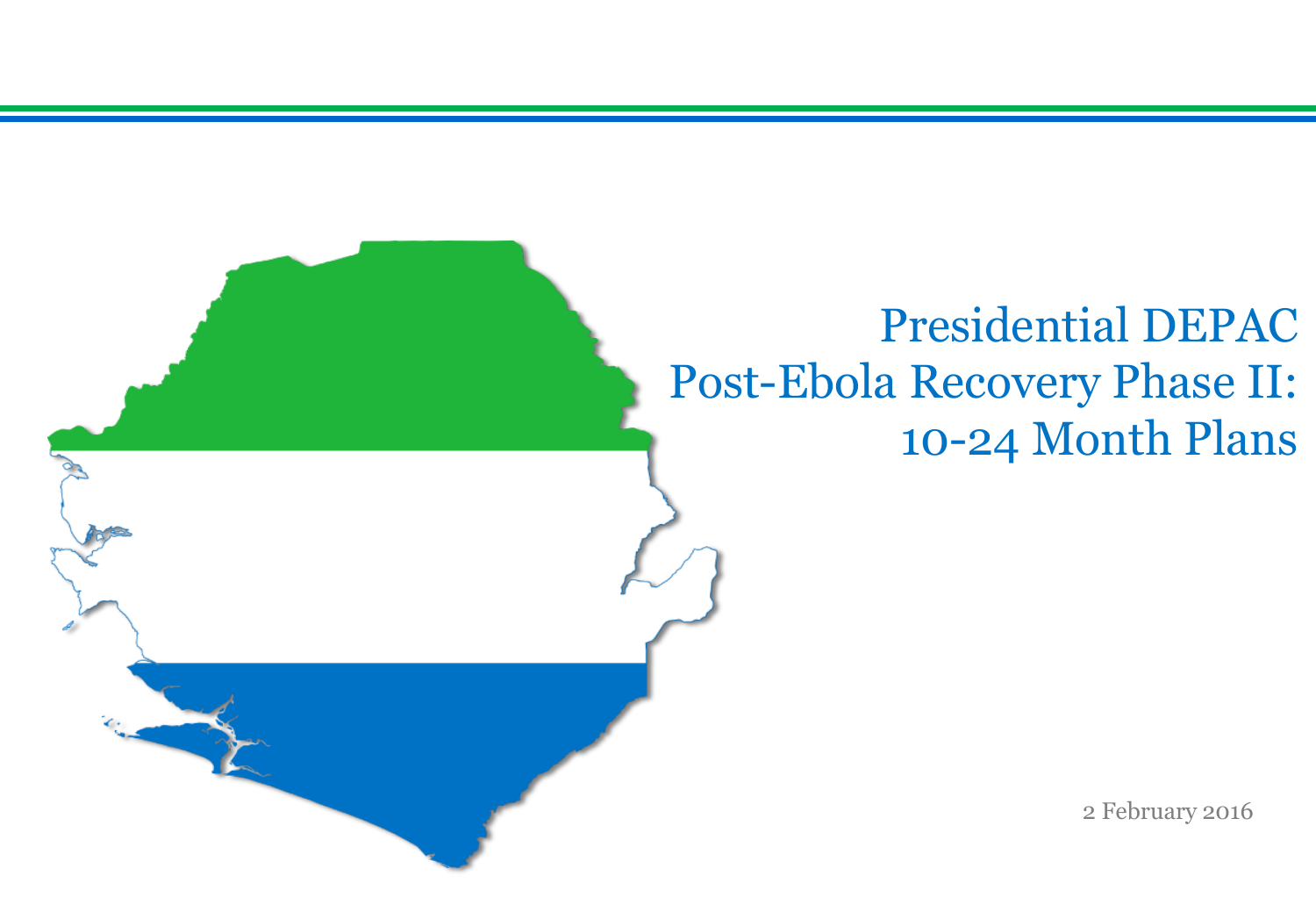## **Delivery of our Post Ebola Recovery Plan is…**

## **…Grounded in clear principles …Executed in 5 process steps**

- **Committed top leadership:** His Excellency the President is driving delivery **1**
- **Ambitious, concrete targets:** targets are **2** aspirational but concrete and measurable

**3** Dedicated budgets: budget priorities for all will align with delivery priorities

- **Robust performance management:** through an institutional delivery monitoring system **4**
- **Complimentarity and mutual reinforcement:**  initiatives will have multiplier effects across all sectors **5**

**6** Decentralisation: implementation and **6** accountability at district and local levels

**7**

**Continued external pressure:** targets and progress heavily publicised and community engagement emphasised

**Focus on a very limited number of core priorities,** with assigned budgets and targets; in numbers, not words

**Use catalysing force** such as intensive working sessions to focus minds, deepen plans, align budgets and address obstacles

**Establish a delivery system**, adjust existing system to reflect breadth of plans and requirement to build lasting capacity in MDAs

**Conduct robust performance management using delivery system**, monitor progress against KPIs via weekly meetings and dashboards, and problem-solve issues as they arise

**Create irreversible pressure to perform**, by strengthening community engagement and deploying effective communication strategies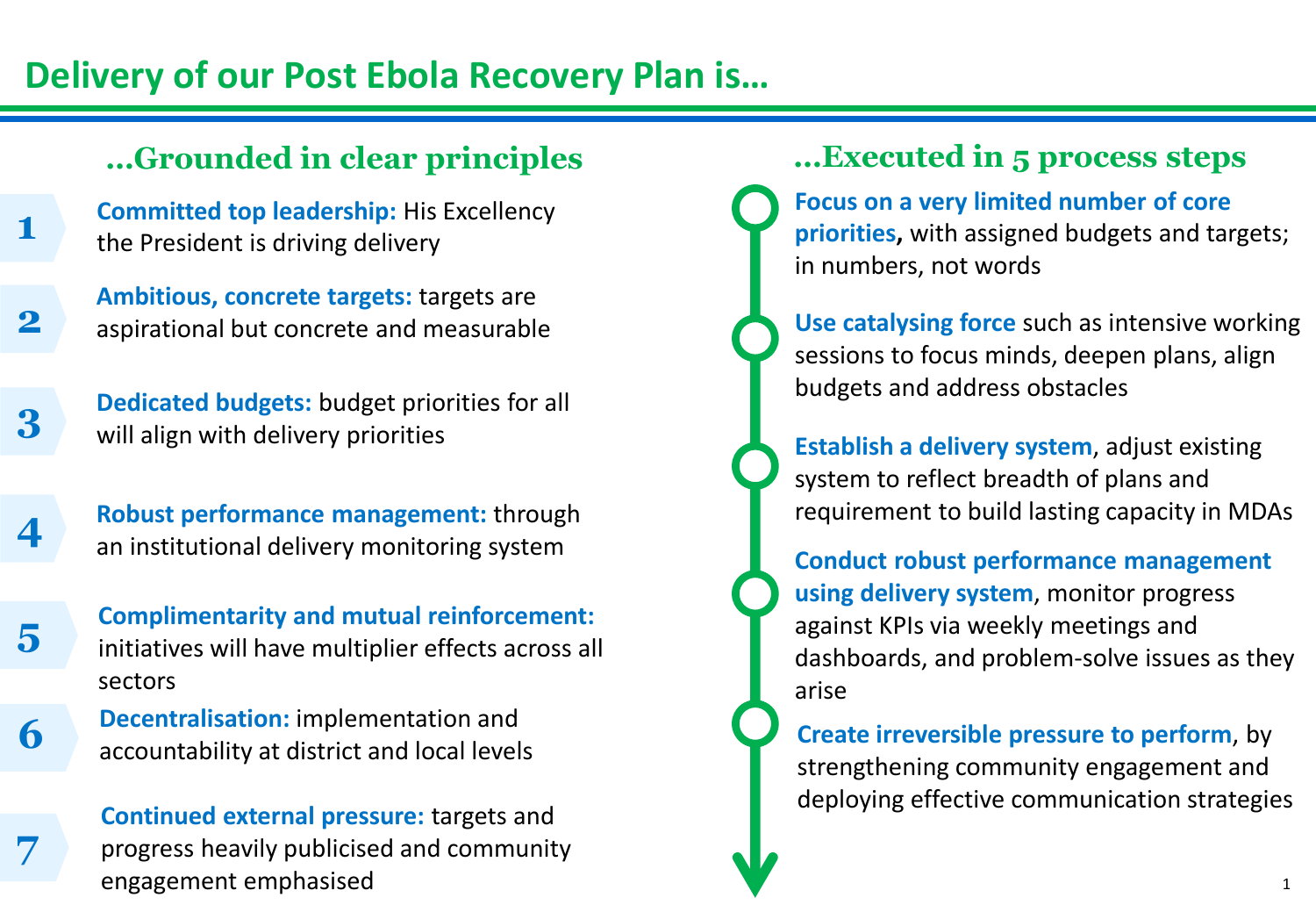## **10-24 month delivery plan transformatively addresses 7 critical sectors**



## **Each sector has …**

- **Specific, measurable targets** which are to be met by June 2017
- **A** defined set of **initiatives and subinitiatives** to achieve the target
- **The estimated budget** needed to deliver initiatives
- **Defined timing and sequencing** of critical activities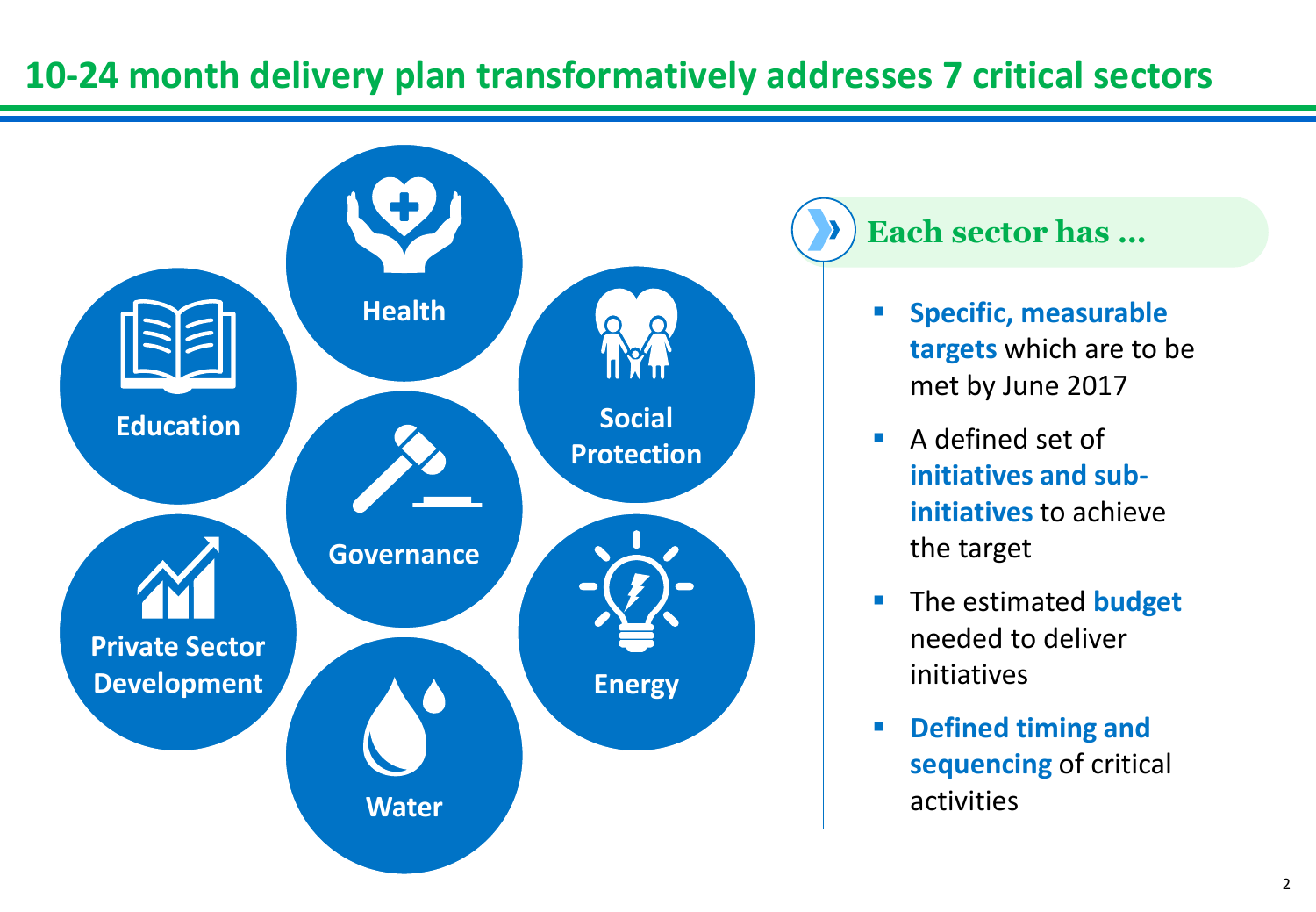## **We have identified 13 priority key result areas for the next 10-24 months**

| Health                               | Prevent, detect, respond to epidemics and ensure zero cases of EVD<br>Save the lives of 600 women and 5000 children                                                                                                            |
|--------------------------------------|--------------------------------------------------------------------------------------------------------------------------------------------------------------------------------------------------------------------------------|
| <b>Education</b>                     | Improve learning outcomes by ensuring that 70% of schools have the an appropriate ratio of<br>capable teachers to pupils<br>Nationwide school feeding for 1.2 million children in all GoSL/GoSL assisted primary schools<br>I. |
| <b>Social</b><br>protection          | Provide income support to an additional 57,000 vulnerable households<br><b>Ensure continuous care for 40,051 EVD-affected persons and survivors</b>                                                                            |
| <b>Private sector</b><br>development | Locally source crops for all institutional feeding programs thereby creating jobs<br>" Triple exports of processed form of key crops by facilitating <b>SME growth</b> and <b>aligning policies</b> <sup>1</sup>               |
| Water                                | Provide sustainable short- and long-term solutions to Freetown Water, improving access for<br>600,000 people<br>Extend sustained access to water to 270,000 more people in the provinces                                       |
|                                      | <b>Triple the total operational power</b> generation capacity from 75MW to 225MW<br>Double access to electricity from 125,000 to 250,000 households                                                                            |
| <b>Governance</b>                    | • Specifics of KRA currently being developed                                                                                                                                                                                   |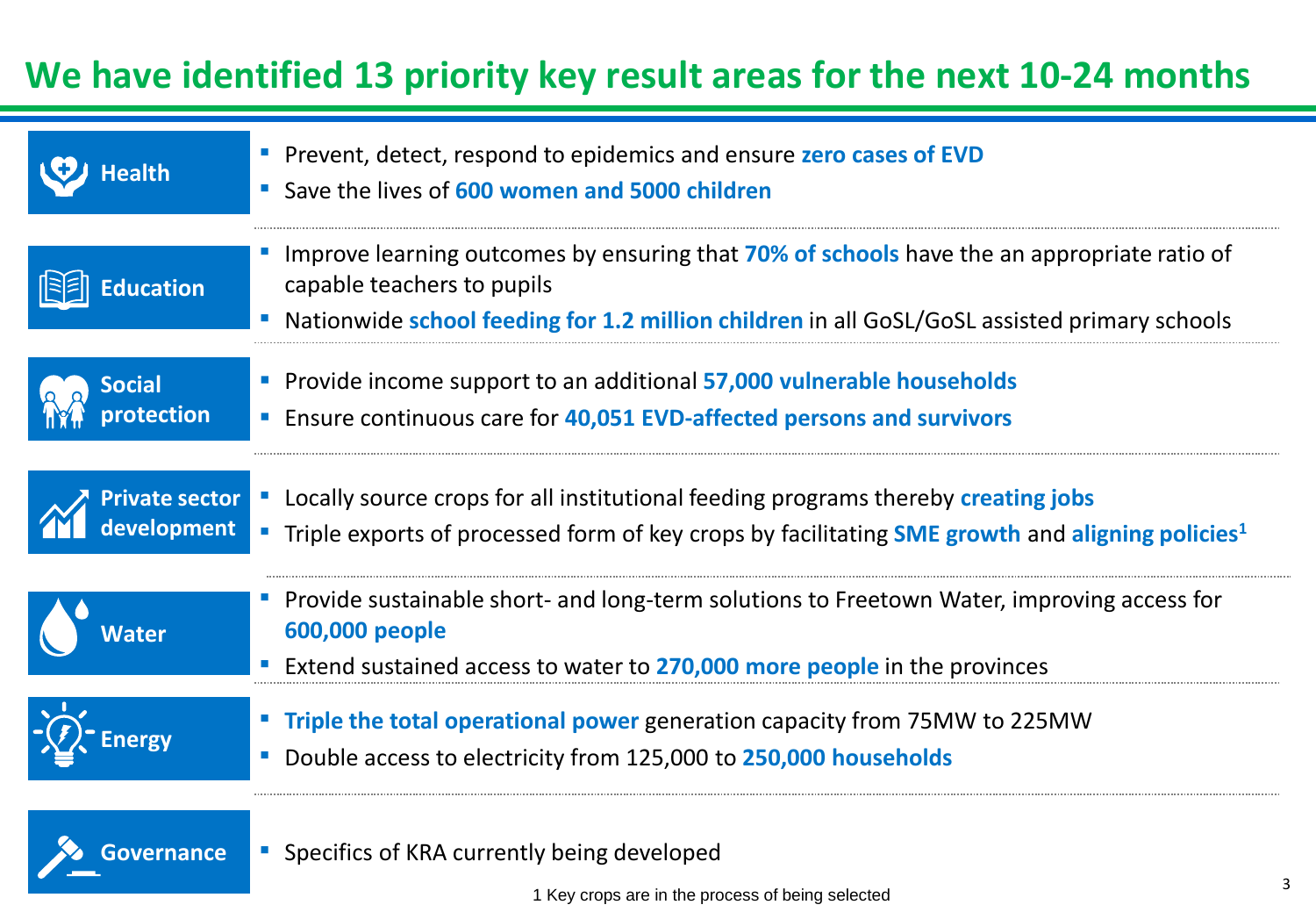# **Saving lives by strengthening the health sector**

## **Why we must act now**

Sierra Leone has had great success with Ebola, but **ongoing work is required to ensure no further outbreaks**

Sierra Leone has among the **world's highest rates of maternal and child mortality**, costing the country ~30,000 lives annually

#### **Outcomes**

Free the depth of EVD Prevent, detect, respond to epidemics and ensure **zero cases of EVD**

> ave the lives<br>20 women an<br>2000 children **Save the lives of 600 women and 5000 children**

### **What has to be done**

**Increase and upskill staff** to ensure improved service and engage communities

**Ensure availability** of life saving medicines and equipment at the facility level

**Focus on the key causes** of child and maternal mortality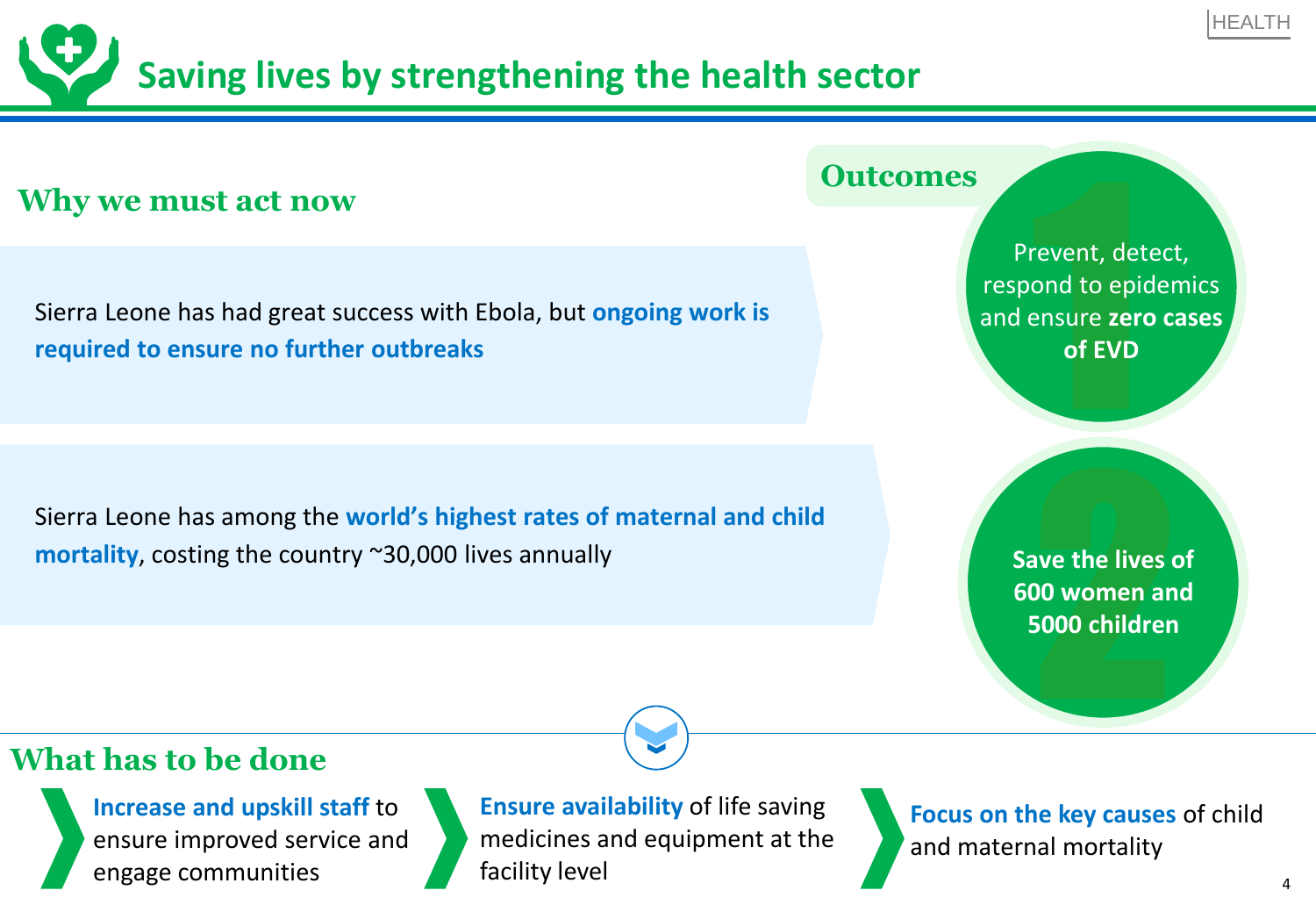# **Enhancing learning for all children in a safe and nurturing environment**

## **Why we must act now**

#### **Insufficient capable teachers to ensure learning for all students**

- ~50% of primary, ~30% of secondary teachers lack necessary qualifications
- Uneven national distribution of qualified teachers
- Overcrowded classrooms with 60% primary and 45% secondary schools exceeding 1:49 ratio
- 27% of all operational schools not currently approved by MEST
- Low transparency on real time performance at the school level

The Ebola set-back has made it increasingly difficult for vulnerable families to support schooling of their children, more **children are likely to attend school hungry** unable to learn, with increased risk of lower enrolment, attendance and retention rates

#### **Outcomes**

prove lear<br>
omes by e<br>
t 70% of so<br>
the right<br>
able teach<br>
pupils (<1: Improve learning outcomes by ensuring that **70% of schools**  have the right ratio of capable teachers to pupils (<1:49)

tionwide schc<br>eeding for 1.2<br>on children in<br>SL/GoSL assist<br>rimary school Nationwide school feeding for **1.2 million children** in all GoSL/GoSL assisted primary schools

## **What has to be done**

Invest in **critical school infrastructure**

Improve sustainability of sector by **strengthening governance**

Continuous improvement of the **quality of education and student learning outcomes**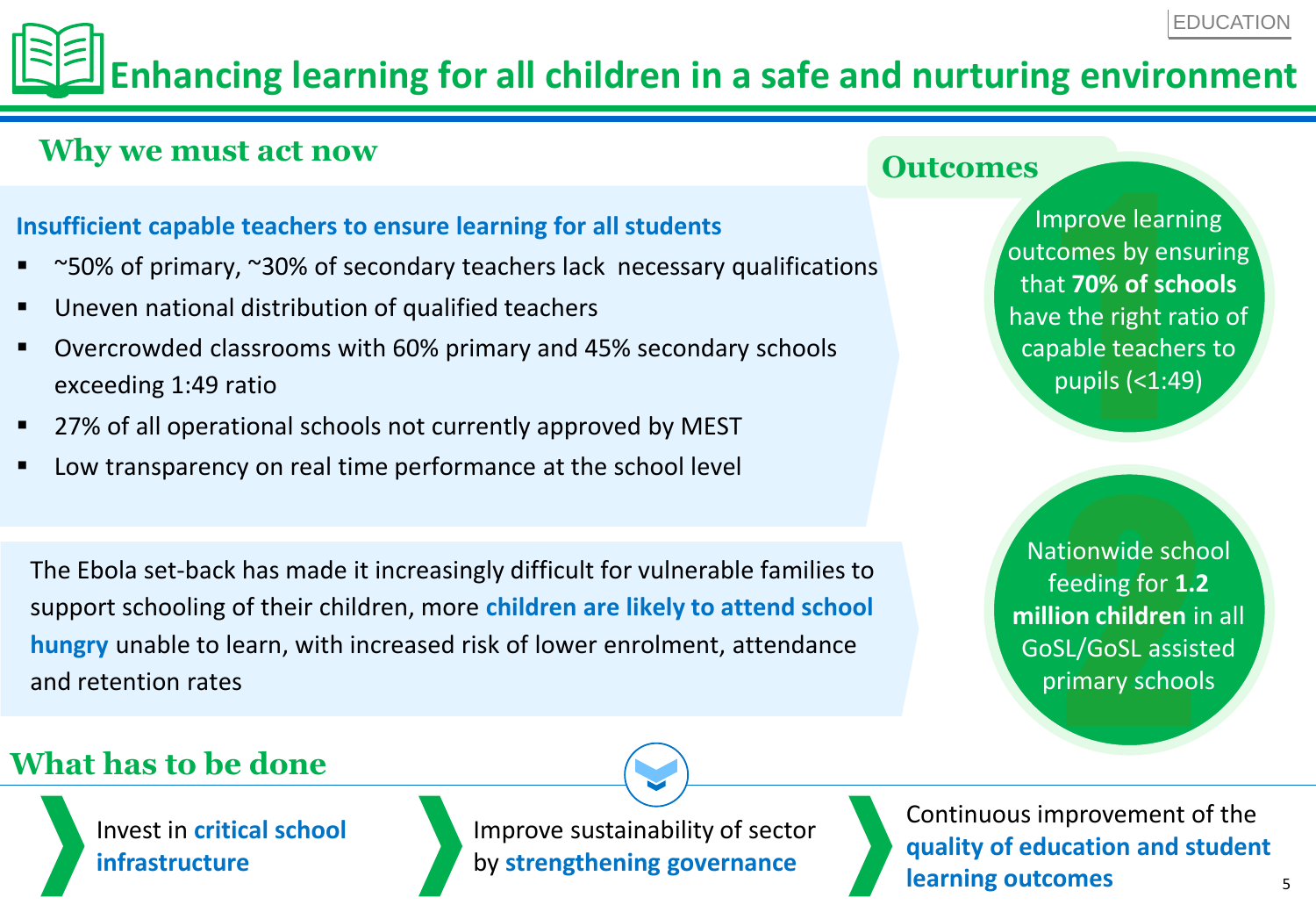## **Offering support and care to the most vulnerable households**

## **Why we must act now**

A significant portion of the population **lives on less than \$1 a day** 

This population suffers from poor living conditions and livelihoods **resulting in decreased access to health care, education and other basic needs**

**EVD survivors continue to face health challenges** with the potential risk of EVD resurgence from unsafe sexual activities

**Individuals directly affected by EVD face challenges accessing services**  and re-integrating fully into their families and communities

**Outcomes**

rovide inco<br>
support to<br>
ditional 57<br>
vulnerab<br>
househol Provide income support to an additional **57,000 vulnerable households**

sure continuo<br>
e for 40,051 E<br>
cted persons<br>
survivors Ensure continuous care for **40,051 EVDaffected** persons and survivors

## **What has to be done**

Invest in **comprehensive care for EVD affected and critical support** to enhance the social outcomes of most vulnerable Sierra Leoneans

Ensure sustainability of sector by **building capacity** of human capital and delivery systems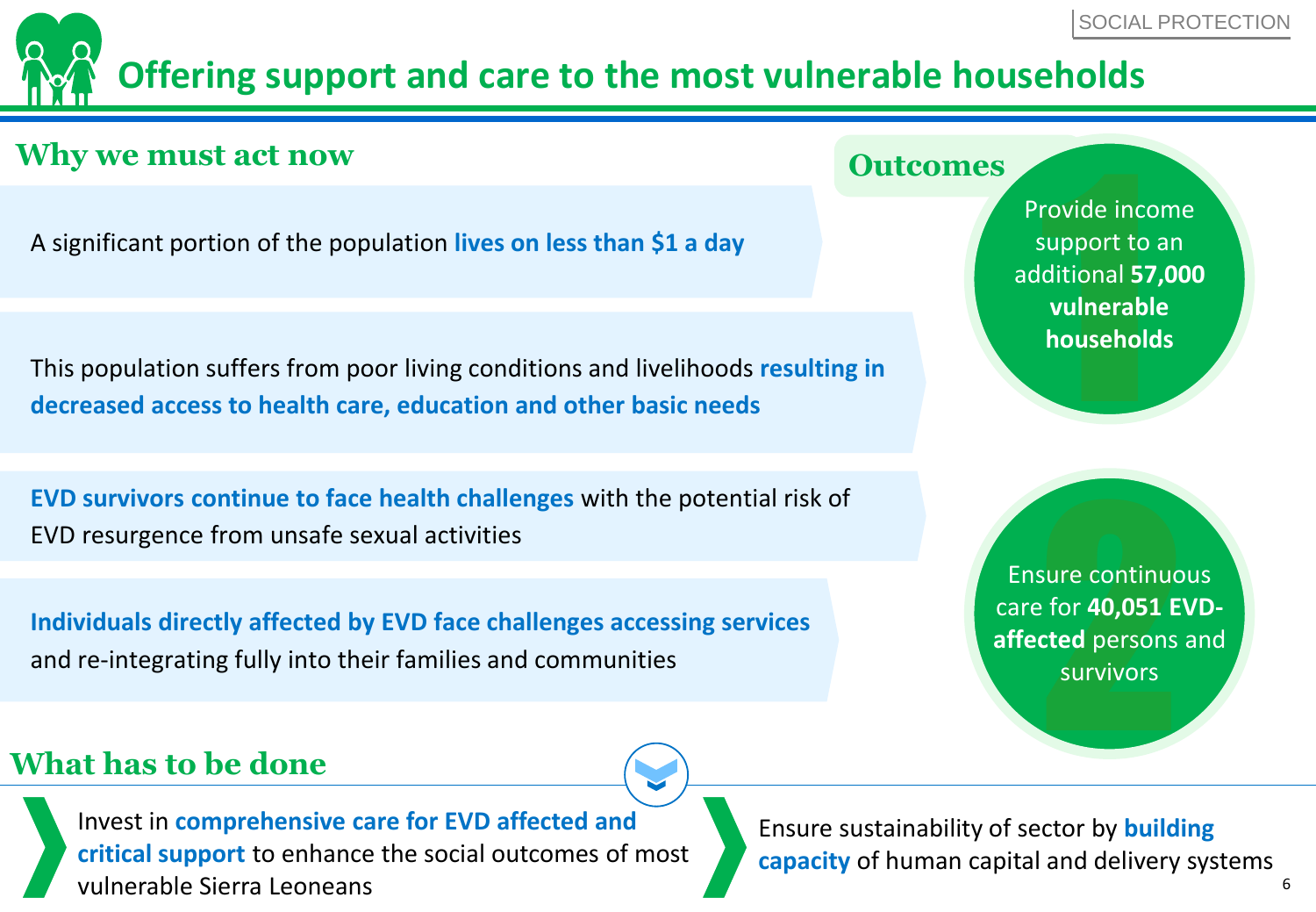# **Catalyzing economic growth through sector focused integrated approach**

## **Why we must act now**

**Agricultural sector employees nearly 2/3 of Sierra Leone's workforce**  and provides the best fit for an immediate boost in employment

Institutional requirements for rice and cassava can be sourced from small farmers, resulting in **job creation** and **import substitution**

**SME growth is critical to a robust economy**, and a substantial number of local SMEs are in agriculture and agro-processing

Approximately **75% of the country's 5.4 million hectares of arable land is available for cultivation of crops**, including crops such as coffee, palm oil, cassava

**Focus private sector development efforts on job creation** and **SME growth**

1 Crops are in the process of being selected

**What has to be done**



**Support integrated value chain approach** to substitute imports and boost exports in processed crops

### **Outcomes**

ally source<br>all institureding progress Locally source crops for all institutional feeding programs thereby **creating jobs**

Fiple exports<br>Pressed form<br>Pressed crops<sup>1</sup><br>Pressent and the set of the set of the set of the set of the set of the set of the set of the set of the set o<br>Prowth Triple exports of processed form of selected  $crops<sup>1</sup>$  by **facilitating SME growth**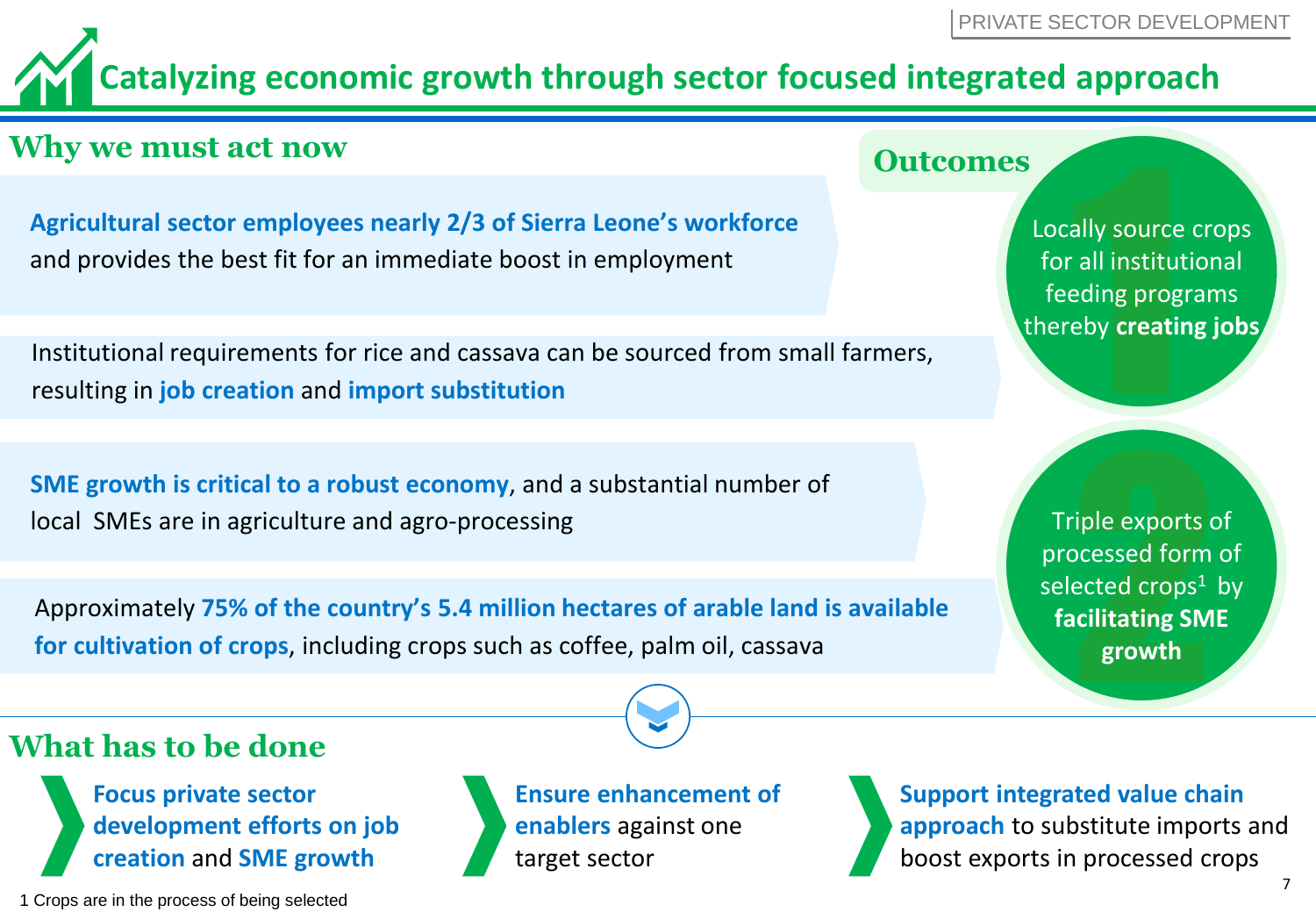# **Bringing safe water to 870,000 new people**

## **Why we must act now**

50-year-old water infrastructure in Freetown is strained beyond capacity, requiring **water rationing of 3 to 12 hours per day** depending on season

Only 43% of Freetown's population has reasonable access to safe water supply, leaving more than **1.1 million people without safe access to water**

**Less than half of the rural population have access to a sustainable water supply**, and even where water points have been installed, only 31% are operational

The practice of offering water at no cost in many small towns has left SALWACO and communities **unable to meet basic operations and maintenance** of provincial water systems to sustain delivery

#### **Outcome**

vide susta<br>t- and lon<br>ions to Frater, impress for 60 Provide sustainable short- and long-term solutions to Freetown Water, improving access for **600,000 people**

tend sustaine<br>
ess to water<br> **270,000 more**<br> **people** in the<br>
provinces Extend sustained access to water for **270,000 more people** in the provinces

## **What has to be done**

Invest in **critical capital projects** both new build and rehab



Improve sustainability of sector by **strengthening governance, building capacity** and **improving cost recovery**

Secure the future of the sector through **long-term planning** and protection of natural resources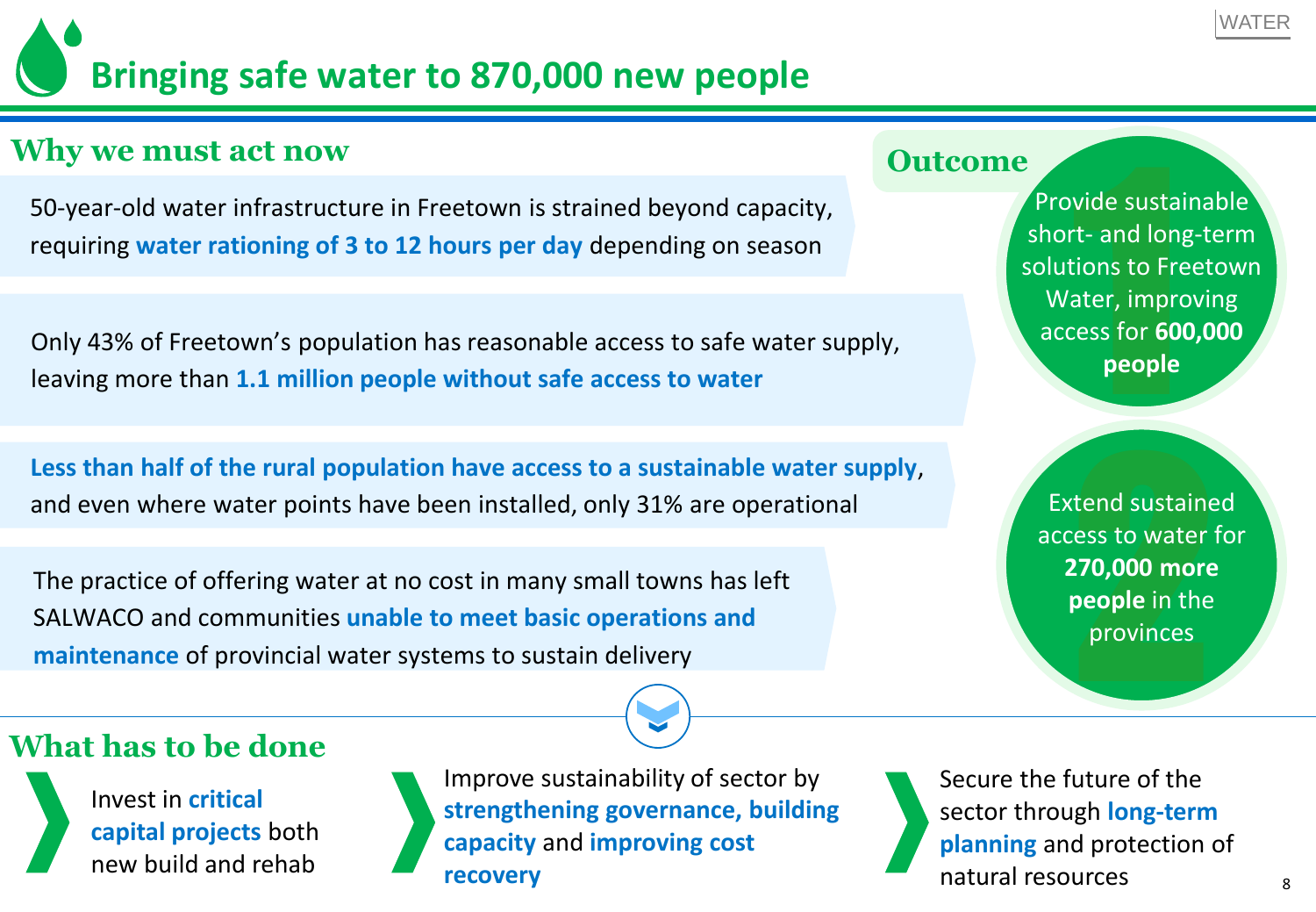# **Electrifying Sierra Leone's businesses, institutions and homes**

## **Why we must act now**

**Power grids currently offer only 75MW operational capacity,** and because 50% is hydro, power levels drop further during the dry season

Sierra Leone currently **lacks standardized processes for independent power producers**, limiting the appeal to outside investors

**Electrification rates are very low throughout the country,** at 15% in the Western Area and only 2% in the rural areas

**High commercial and technical losses limit the ability of the utility companies to recover costs** in order to maintain and expand the system

#### **Outcome**

Fiple the trational processes Triple the total operational power generation capacity from **75MW to 225MW** 

buble access the direct state of the state of the state of the state of the state of the state of the state of the state of the state of the state of the state of the state of the state of the state of the state of the sta Double access to electricity from 125,000 to **250,000 households**

## **What has to be done**

**Invest in critical new build and rehab projects** for generation and distribution



**Improve financial sustainability** and attractiveness of energy sector



Increase the availability **affordable gridconnected power**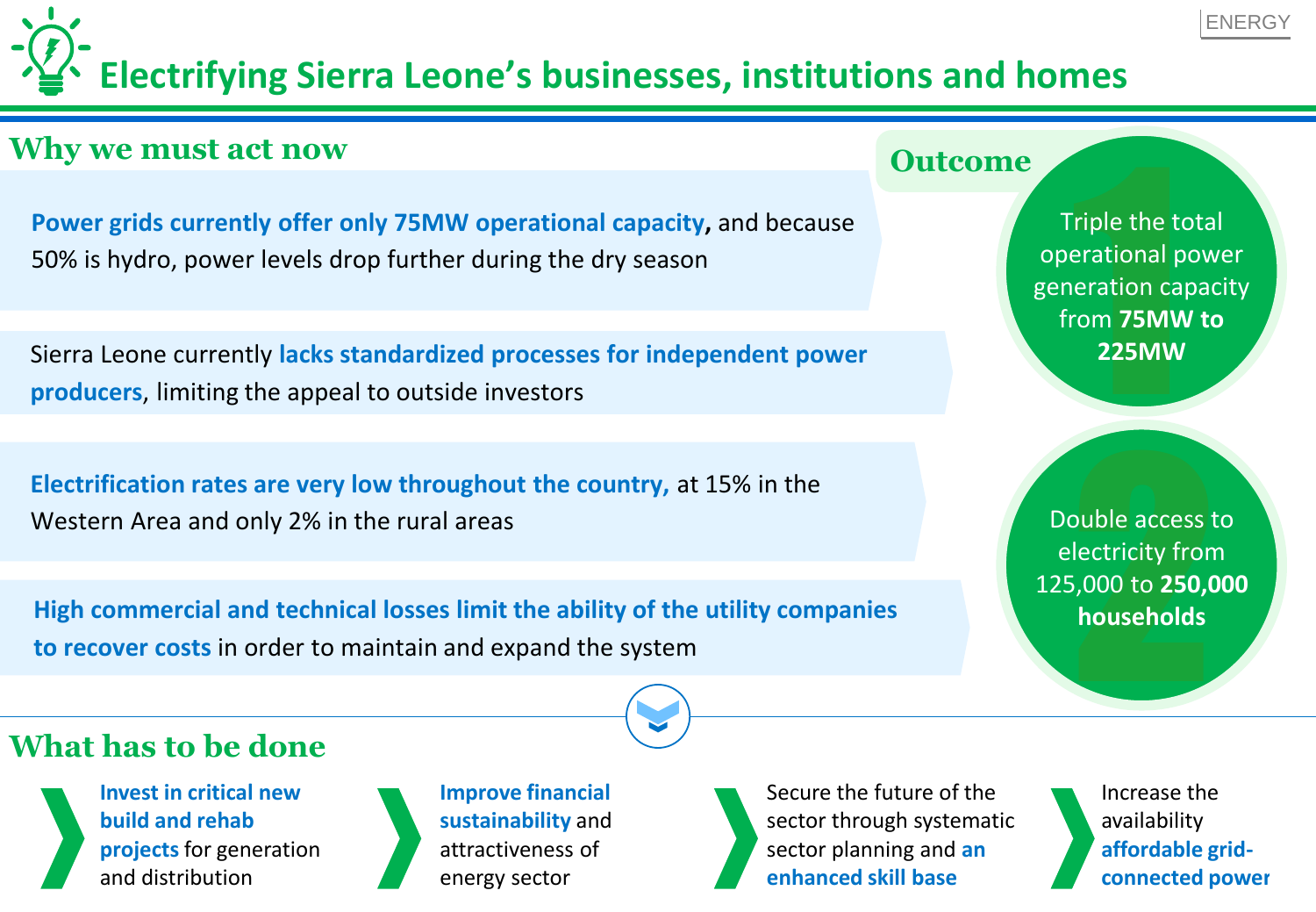**Impact of frequent and significant reemergence of Ebola**

▪ **Continued flare-ups or outbreaks** will cost lives and negatively impact business outlook and investor confidence

▪ **Resilient Zero initiatives, including ongoing community engagement** must be prioritised and assiduously implemented

**Funding availability and sequencing of interdependent activities**

- **Critical sequencing of activities may not match established funding processes**
- **Careful planning is needed** to determine areas of misalignment in order to address or alter approach

**Need for enabling policy and legislative reforms**

- **Contradictions between various policies and legislation**, create bottlenecks in sector reform and development
- **Review and harmonisation** of policies and legislation to be accelerated

## **Resistance to change**

- **Business** *un-***usual delivery approach will challenge certain entrenched practices**  and might meet with resistance
- **Accountability, transparency, and perseverance** are vital to delivering transformative change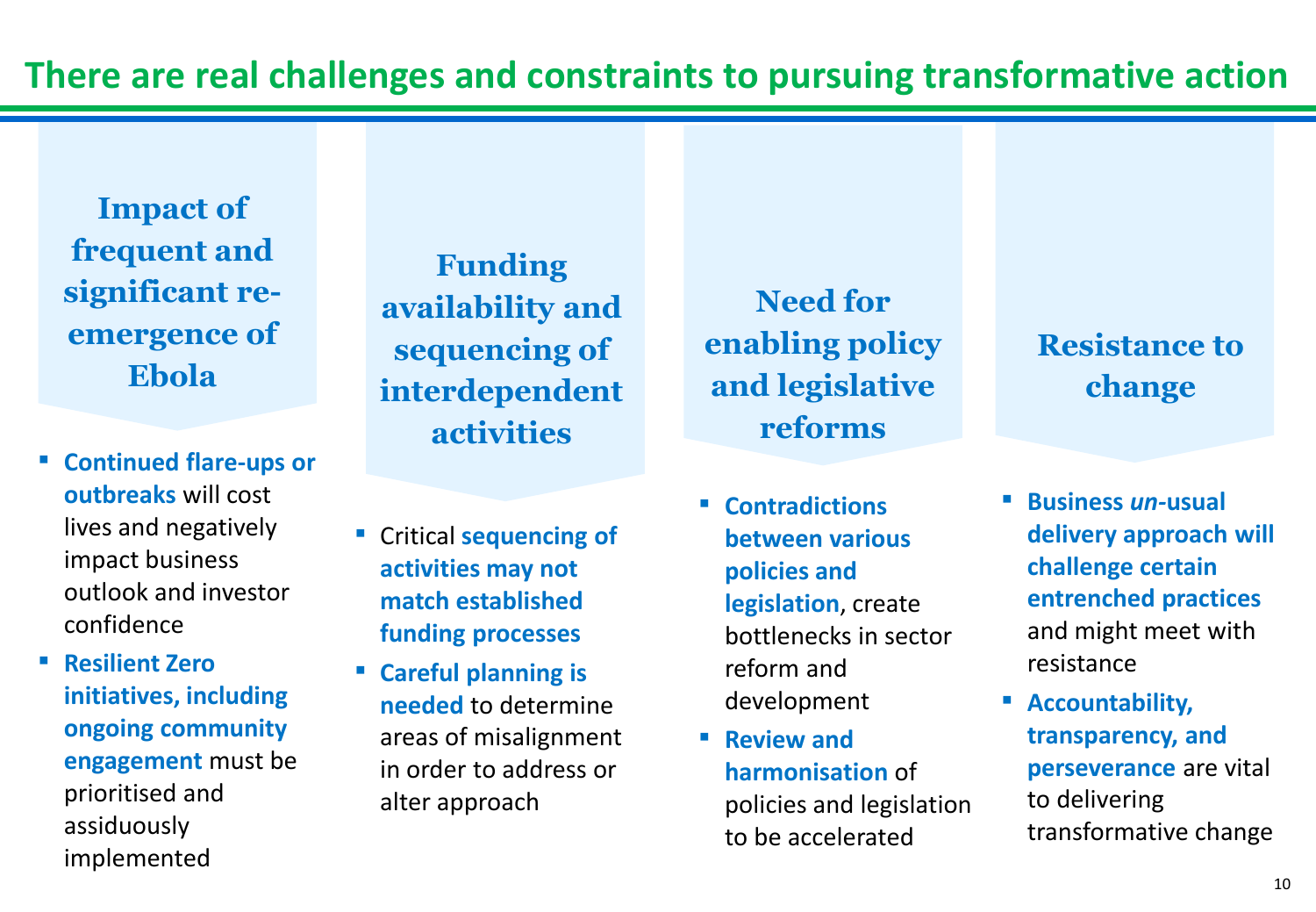**Government of Sierra Leone is committed to working through these challenges because the benefits are so great**

> **Return to prosperity**  for Sierra Leone, rebounding from a steeply falling GDP during Ebola to **7% GDP growth** (2014)`

> > **Catalyze our growth towards middle income** in line with the pillars of the Agenda for Prosperity

**Increased equity** in healthcare, education, and the provision of basic utilities, building a foundation for economic growth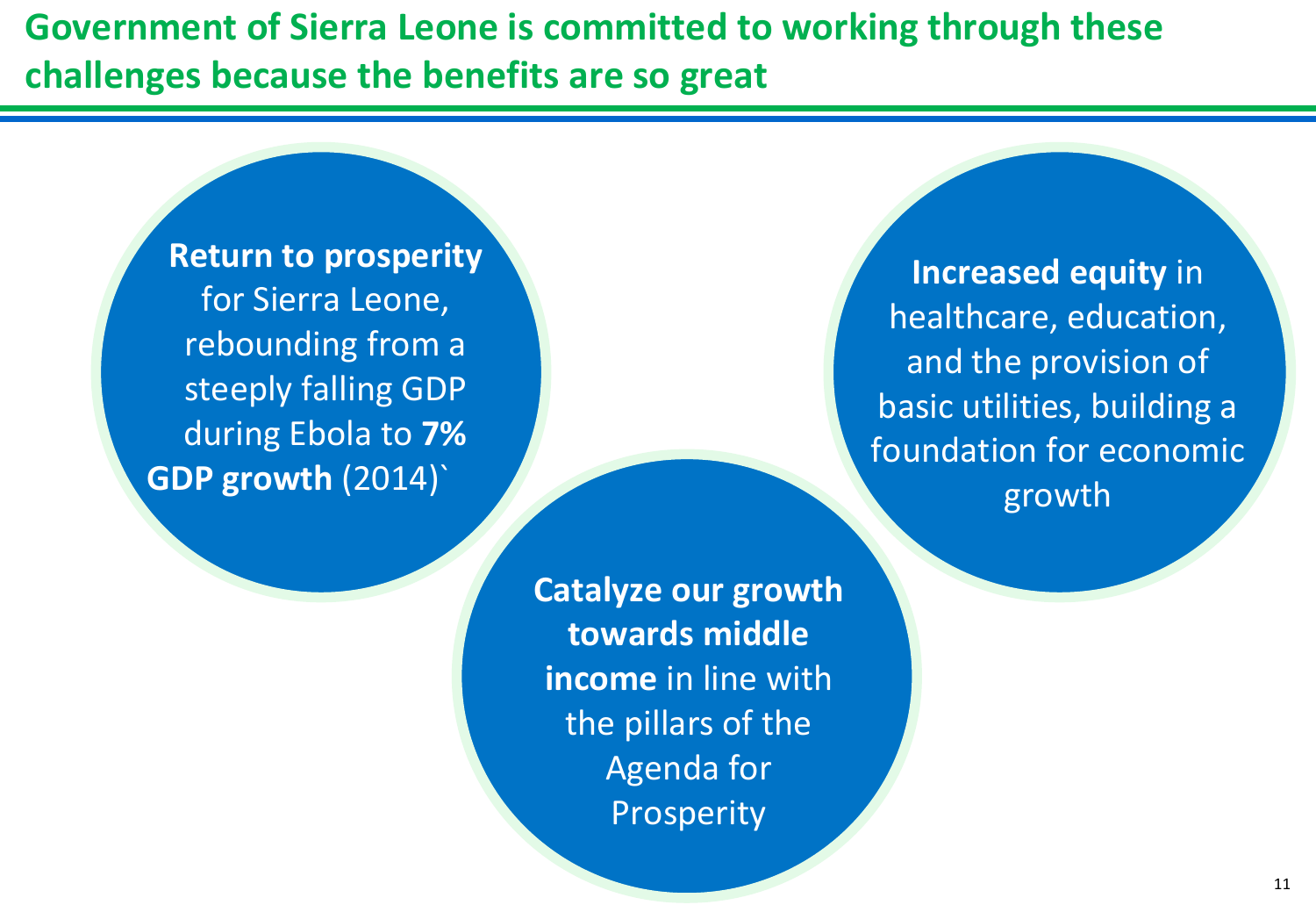### **Government commits to… …we need our partners to**

- Real and concerted **political will**
- **Deep partnership with our donors** through the planning process
- Conducting **business** *un-***usual** and breaking through past barriers
- High **transparency and accountability**
- Investment of our **minds, sweat, and hearts** in advancing transformation

- Align with and invest in these **top priority issues**
- **Increase flexibility and speed** in bringing resources to bare
- Enhance **donor to donor** and **donor to GoSL coordination**
- Demand increased mutual **accountability from all, including implementing partners**

Timelines are tight, much is required, but through success in delivery of transformative change **we can make history**